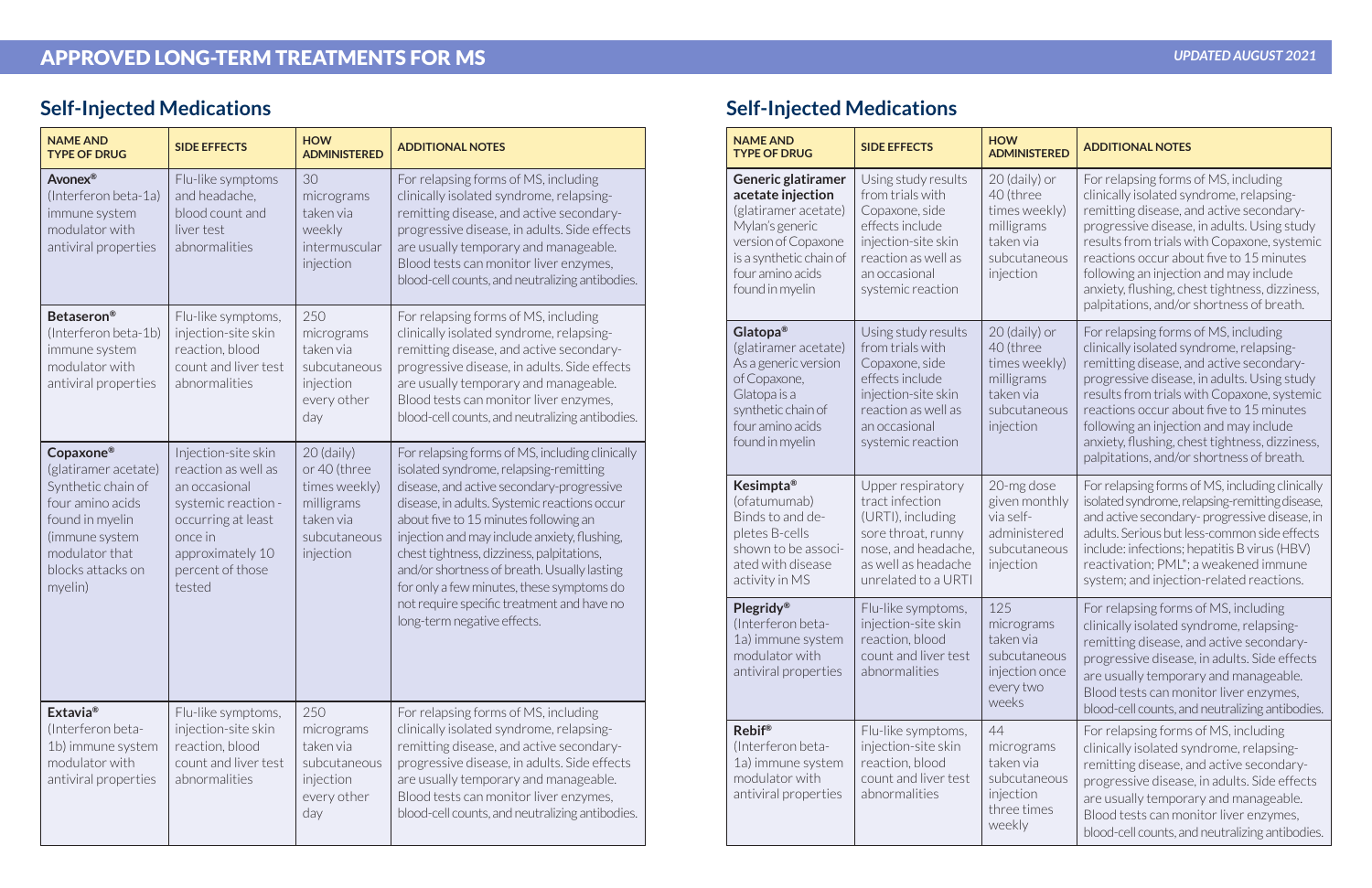# APPROVED LONG-TERM TREATMENTS FOR MS

| <b>NAME AND</b><br><b>TYPE OF DRUG</b>                                                                                                                                                                                                                     | <b>SIDE EFFECTS</b>                                                                                                                                                                                                                                                                                   | <b>HOW</b><br><b>ADMINISTERED</b>                                                                                                                                 | <b>ADDITIONAL NOTES</b>                                                                                                                                                                                                                                                                                                                                                                                                                                                                                                                                                                                                                                                                                                                                                                                                          |
|------------------------------------------------------------------------------------------------------------------------------------------------------------------------------------------------------------------------------------------------------------|-------------------------------------------------------------------------------------------------------------------------------------------------------------------------------------------------------------------------------------------------------------------------------------------------------|-------------------------------------------------------------------------------------------------------------------------------------------------------------------|----------------------------------------------------------------------------------------------------------------------------------------------------------------------------------------------------------------------------------------------------------------------------------------------------------------------------------------------------------------------------------------------------------------------------------------------------------------------------------------------------------------------------------------------------------------------------------------------------------------------------------------------------------------------------------------------------------------------------------------------------------------------------------------------------------------------------------|
| Lemtrada <sup>®</sup><br>(alemtuzumab)<br>Humanized<br>monoclonal<br>antibody that<br>rapidly depletes or<br>suppresses immune<br>system cells (T and<br>B cells), which can<br>damage the myelin<br>and nerves of the<br>central nervous<br>system (CNS). | Common side effects<br>include rash, itching,<br>headache, pyrexia<br>(increase in temper-<br>ature), nasopharyn-<br>gitis (inflammation<br>of the nose and<br>throat), nausea, di-<br>arrhea and vomit-<br>ing, insomnia,<br>numbness/tingling,<br>dizziness, pain,<br>flushing, and infec-<br>tion. | Lemtrada is<br>given for a<br>course of five<br>days via<br>intravenous<br>(IV) infusion<br>and followed<br>one year later<br>by a second<br>three-day<br>course. | For relapsing forms of multiple sclerosis<br>(MS), including relapsing-remitting<br>disease and active secondary-progressive<br>disease, in adults. Lemtrada is not<br>recommended for use in patients with<br>clinically isolated syndrome (CIS).<br>Adverse events from Lemtrada can<br>include infusion reactions to the<br>medication, an increased risk of infection,<br>emergent autoimmune diseases, a<br>potentially severe bleeding disorder called<br>immune thrombocytopenic purpura (ITP),<br>and an increased risk of malignancies<br>including thyroid cancer, melanoma and<br>lymphoproliferative disorders. For early<br>detection and management of these risks,<br>Lemtrada is only available through a<br>restricted distribution program, the<br>Lemtrada REMS (Risk Evaluation and<br>Mitigation Strategy). |
| Novantrone <sup>®</sup><br>(mitoxantrone)<br>Antineoplastic<br>agent (immune<br>system modulator<br>and suppressor)                                                                                                                                        | Side effects include<br>nausea, thinning<br>hair, loss of<br>menstrual periods,<br>bladder infections,<br>and mouth sores;<br>additionally, urine<br>and whites of the<br>eyes may turn a<br>bluish color<br>temporarily                                                                              | IV infusion<br>once every<br>three months<br>(for two to<br>three years<br>maximum)                                                                               | For secondary-progressive MS, relapsing<br>forms of MS, and worsening relapsing-<br>remitting MS. Novantrone carries the risk<br>of cardiotoxicity (heart damage) and<br>leukemia; it may not be given beyond two or<br>three years. People undergoing treatment<br>must have regular testing for cardiotoxicity,<br>white blood cell counts, and liver function.<br>Because of the potential risks, Novantrone<br>is seldom prescribed for individuals with<br>MS. Anyone taking Novantrone now or<br>given Novantrone previously needs to have<br>annual evaluations of his or her heart<br>function, even if no longer receiving this<br>medication.                                                                                                                                                                          |

| <b>NAME AND</b><br><b>TYPE OF DRUG</b>                                                                                                                                                                                                                                  | <b>SIDE EFFECTS</b>                                                                                                                                                                                                                                                                                                                                                        | <b>HOW</b><br><b>ADMINISTERED</b>                                                                                                                                         | <b>ADDITIONAL NOTES</b>                                                                                                                                                                                                                                                                                                                                                                                                                                                                                                                                                                                                                         |
|-------------------------------------------------------------------------------------------------------------------------------------------------------------------------------------------------------------------------------------------------------------------------|----------------------------------------------------------------------------------------------------------------------------------------------------------------------------------------------------------------------------------------------------------------------------------------------------------------------------------------------------------------------------|---------------------------------------------------------------------------------------------------------------------------------------------------------------------------|-------------------------------------------------------------------------------------------------------------------------------------------------------------------------------------------------------------------------------------------------------------------------------------------------------------------------------------------------------------------------------------------------------------------------------------------------------------------------------------------------------------------------------------------------------------------------------------------------------------------------------------------------|
| Ocrevus <sup>™</sup><br>(ocrelizumab) is a<br>humanized<br>monoclonal<br>antibody designed<br>to selectively target<br>CD20-positive B<br>cells. These are a<br>specific type of<br>immune cell that is<br>an important<br>contributor to the<br>MS-disease<br>process. | Side effects can<br>include infusion<br>reactions, which<br>can be serious, as<br>well as an increase<br>in infections. Upper<br>respiratory tract<br>infection was the<br>most common<br>infection seen in<br>studies with RMS<br>and PPMS; skin<br>infection and lower<br>respiratory tract<br>infection were also<br>common infections<br>seen in studies with<br>PPMS. | A 600-<br>milligram<br>dose is given<br>via IV every<br>six months.<br>For the initial<br>dose, two<br>300-milligram<br>doses are<br>given,<br>separated by<br>two weeks. | For relapsing forms of MS, including<br>clinically isolated syndrome, relapsing-<br>remitting disease, and active<br>secondary-progressive disease, in adults.<br>Also approved for primary-progressive MS<br>in adults. Ocrevus should not be used in<br>patients with hepatitis B infection or a<br>history of life-threatening infusion-related<br>reactions to Ocrevus. Other rare adverse<br>events, including cancer and progressive<br>multifocal leukoencephalopathy (PML*),<br>could potentially occur, but these risks are<br>still being investigated.                                                                               |
| <b>Tysabri</b> <sup>®</sup><br>(natalizumab)<br>Humanized mono-<br>clonal antibody (in-<br>hibits adhesion<br>molecules; thought<br>to prevent damag-<br>ing immune cells<br>from crossing the<br>blood-brain barrier)                                                  | Headache,<br>fatigue, depression,<br>joint pain,<br>abdominal<br>discomfort, and<br>infection                                                                                                                                                                                                                                                                              | IV infusion<br>every four<br>weeks                                                                                                                                        | For relapsing forms of MS, including<br>clinically isolated syndrome, relapsing-<br>remitting disease, and active<br>secondary-progressive disease, in adults.<br>Risk of infection (including pneumonia)<br>was the most common serious adverse<br>event during the studies (occurring in a<br>small percentage of patients). The<br><b>TOUCH Prescribing Program monitors</b><br>patients for signs of PML*, a potentially<br>fatal viral infection of the brain. Risk<br>factors for PML include: the presence of<br>JC virus antibodies, previous treatment<br>with immunosuppressive drugs, and<br>taking Tysabri for more than two years. |

### **Infused Medications Infused Medications**

#### *UPDATED AUGUST 2021*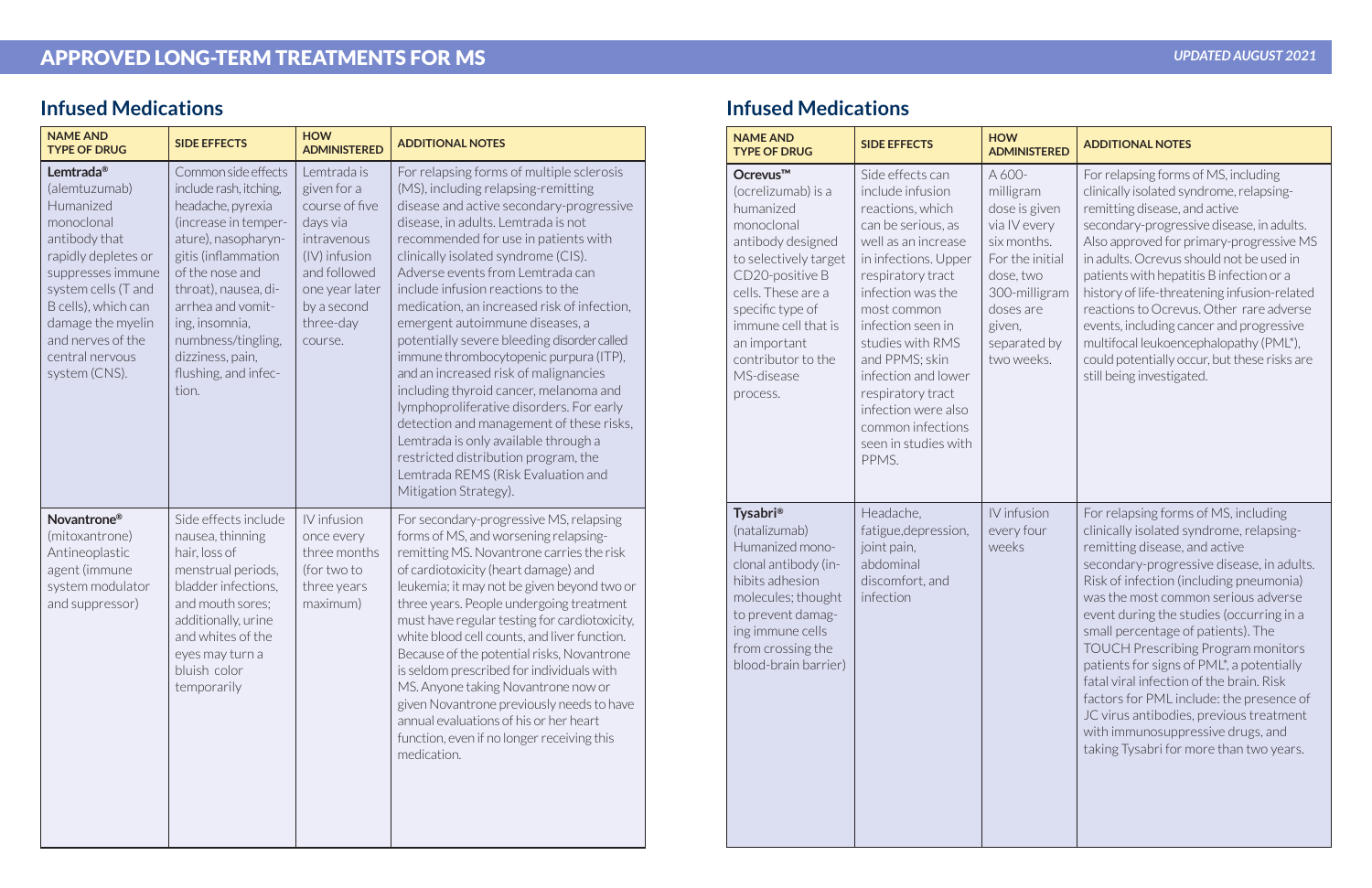## APPROVED LONG-TERM TREATMENTS FOR MS

| <b>NAME AND</b><br><b>TYPE OF DRUG</b>                                                                                                                                                                             | <b>SIDE EFFECTS</b>                                                                                                                                                                                                                                     | <b>HOW</b><br><b>ADMINISTERED</b>                                                                                                                                                                         | <b>ADDITIONAL NOTES</b>                                                                                                                                                                                                                                                                                                                                                                                                                                                                                                                                                                                                       |
|--------------------------------------------------------------------------------------------------------------------------------------------------------------------------------------------------------------------|---------------------------------------------------------------------------------------------------------------------------------------------------------------------------------------------------------------------------------------------------------|-----------------------------------------------------------------------------------------------------------------------------------------------------------------------------------------------------------|-------------------------------------------------------------------------------------------------------------------------------------------------------------------------------------------------------------------------------------------------------------------------------------------------------------------------------------------------------------------------------------------------------------------------------------------------------------------------------------------------------------------------------------------------------------------------------------------------------------------------------|
| Aubagio <sup>®</sup><br>(teriflunomide)<br>Immunomodulator<br>(affecting the<br>production of T<br>and B cells; may<br>also inhibit nerve<br>degeneration)                                                         | Headache, eleva-<br>tions in liver en-<br>zymes, hair thinning,<br>diarrhea, nausea,<br>neutropenia (a condi-<br>tion that reduces the<br>number of certain<br>white blood cells),<br>and paresthesia (tin-<br>gling, burning, or<br>numbing sensation) | 7- or 14-<br>milligram<br>tablet taken<br>orally, once<br>per day                                                                                                                                         | For relapsing forms of MS, including<br>clinically isolated syndrome, relapsing-<br>remitting disease, and active secondary-<br>progressive disease, in adults. More severe<br>adverse events include the risk of severe<br>liver injury and the risk of birth defects if<br>used during pregnancy. A TB test and blood<br>tests for liver function must be performed<br>within six months prior to starting Aubagio,<br>and liver function must be checked regularly.                                                                                                                                                        |
| Bafiertam™<br>(monomethyl<br>fumarate)<br>Immunomodulator<br>with anti-<br>inflammatory<br>properties; may<br>have neuro-<br>protective effects,<br>potentially<br>protecting the<br>nerves and myelin<br>covering | Flushing and stom-<br>ach problems are<br>common, especially<br>at the start of ther-<br>apy, and may de-<br>crease over time;<br>redness, itching, rash,<br>or diarrhea may also<br>occur                                                              | Starting dose<br>is one 95-mg<br>oral capsule<br>taken twice<br>daily for the<br>first 7 days,<br>followed by a<br>maintenance<br>dose of two<br>95-mg<br>capsules (190<br>mg total) taken<br>twice daily | For relapsing forms of MS, including clinically<br>isolated syndrome, relapsing-remitting<br>disease, and active secondary-progressive<br>disease, in adults. Bafiertam is a "bioequivalent<br>alternative" to Biogen's Tecfidera® (dimethyl<br>fumarate), which means that the active<br>ingredient and site of action do not differ<br>significantly. Warnings, side effects, and<br>adverse events are similar to those listed for<br>Tecfidera. Allergic reactions, PML (progressive<br>multifocal leukoencephalopathy), serious<br>infections, and liver injury, are among the<br>potential adverse events.              |
| Gilenya <sup>®</sup><br>(fingolimod,<br>FTY720)<br>S1P-receptor<br>modulator (blocks<br>potentially<br>damaging T cells<br>from leaving<br>lymph nodes)                                                            | Headache, flu,<br>diarrhea, back pain,<br>abnormal liver tests<br>and cough                                                                                                                                                                             | 0.5-milligram<br>capsule taken<br>orally once<br>per day                                                                                                                                                  | For relapsing forms of MS, including clinically<br>isolated syndrome, relapsing-remitting disease,<br>and active secondary-progressive disease, in<br>adults and children 10 years of age and older.<br>Adverse events include: a reduction in heart<br>rate (dose-related and transient); infrequent<br>transient AV conduction block of the heart; a mild<br>increase in blood pressure; macular edema<br>(swelling behind the eye); reversible elevation<br>of liver enzymes; and a slight increase in lung<br>infections (primarily bronchitis). Other infections,<br>and potentially PML <sup>*</sup> , could also occur |

### **Oral Medications**

#### *UPDATED AUGUST 2021*

| <b>NAME AND</b><br><b>TYPE OF DRUG</b>                                                                                                                                                                                                     | <b>SIDE EFFECTS</b>                                                                                                                                | <b>HOW</b><br><b>ADMINISTERED</b>                                                                                                             | <b>ADDITIONAL NOTES</b>                                                                                                                                                                                                                                                                                                                                                                                                                                                            |
|--------------------------------------------------------------------------------------------------------------------------------------------------------------------------------------------------------------------------------------------|----------------------------------------------------------------------------------------------------------------------------------------------------|-----------------------------------------------------------------------------------------------------------------------------------------------|------------------------------------------------------------------------------------------------------------------------------------------------------------------------------------------------------------------------------------------------------------------------------------------------------------------------------------------------------------------------------------------------------------------------------------------------------------------------------------|
| Mavenclad <sup>®</sup><br>(cladribine)<br>Selectively targets<br>and depletes the<br>immune system's B<br>cells and T cells,<br>followed by a<br>'reconstitution,' as<br>new B cells and T cells<br>are produced                           | The most<br>common adverse<br>reactions include<br>upper<br>respiratory tract<br>infections,<br>headache, and<br>decreased<br>lymphocyte<br>counts | Two annual<br>courses are<br>given orally for<br>a maximum of<br>20 days over<br>two years. No<br>treatment is<br>needed for<br>Years 3 and 4 | For relapsing forms of multiple sclerosis<br>(MS), including relapsing-remitting disease<br>and active secondary-progressive disease,<br>in adults. Mavenclad is not recommended<br>for use in patients with clinically isolated<br>syndrome. Potential adverse events include<br>lymphopenia, a condition that causes<br>abnormally low counts of white blood cells,<br>and herpes zoster infection. Mavenclad has<br>an increased risk of malignancy (cancer) and<br>fetal harm. |
| Mayzent <sup>®</sup><br>(siponimod)<br>Its primary actions<br>are at the S1P1 and<br>the S1P5 receptors,<br>blocking the<br>movement of lymph<br>cells from lymph<br>nodes.                                                                | Headache, high<br>blood pressure,<br>and changes in<br>liver function<br>tests were the<br>most common<br>adverse<br>reactions                     | After starting<br>at a low dose,<br>the<br>recommended<br>maintenance<br>dosage is 2 mg<br>taken orally<br>once daily<br>starting on<br>Day 6 | For relapsing forms of MS, including<br>clinically isolated syndrome, relapsing-<br>remitting disease, and active<br>secondary-progressive disease, in adults.<br>Serious adverse events include a decrease<br>in white blood cells, heart rate, and rhythm<br>abnormalities, as well as hypertension,<br>swelling of the macula of the eye, varicella<br>zoster reactivation, and convulsions.                                                                                    |
| Ponvory™<br>(ponesimod)<br>Selective<br>sphingosine-1-<br>phosphate receptor<br>(S1P) modulator that<br>is believed to work by<br>keeping immune cells<br>called lymphocytes<br>out of the blood by<br>trapping them in the<br>lymph nodes | Common side<br>effects include<br>upper<br>respiratory tract<br>infections,<br>elevated liver<br>enzymes, and<br>high blood<br>pressure            | Using a 14-<br>day starter<br>pack, the dose<br>starts low and<br>gradually<br>increases to<br>20 mg taken<br>orally, once<br>per day         | For relapsing forms of MS, including<br>clinically isolated syndrome, relapsing-<br>remitting disease, and active<br>secondary-progressive disease, in adults.<br>Adverse effects can include more serious<br>infections and a slowed heart rate<br>(bradycardia or bradyarrhythmia). Those<br>with certain heart conditions, or women<br>who are planning to be or are currently<br>pregnant, should not take Ponvory.                                                            |

\*Progressive multifocal leukoencephalopathy (PML), a potentially fatal, viral infection of the brain, can develop in some individuals taking Tysabri. Risk factors include the presence of anti-JCV antibodies, taking Tysabri Currently, PML has occurred in a few patients taking Gilenya, Tecfidera, or Ocrevus; some of these cases are still under investigation.

#### **Oral Medications**